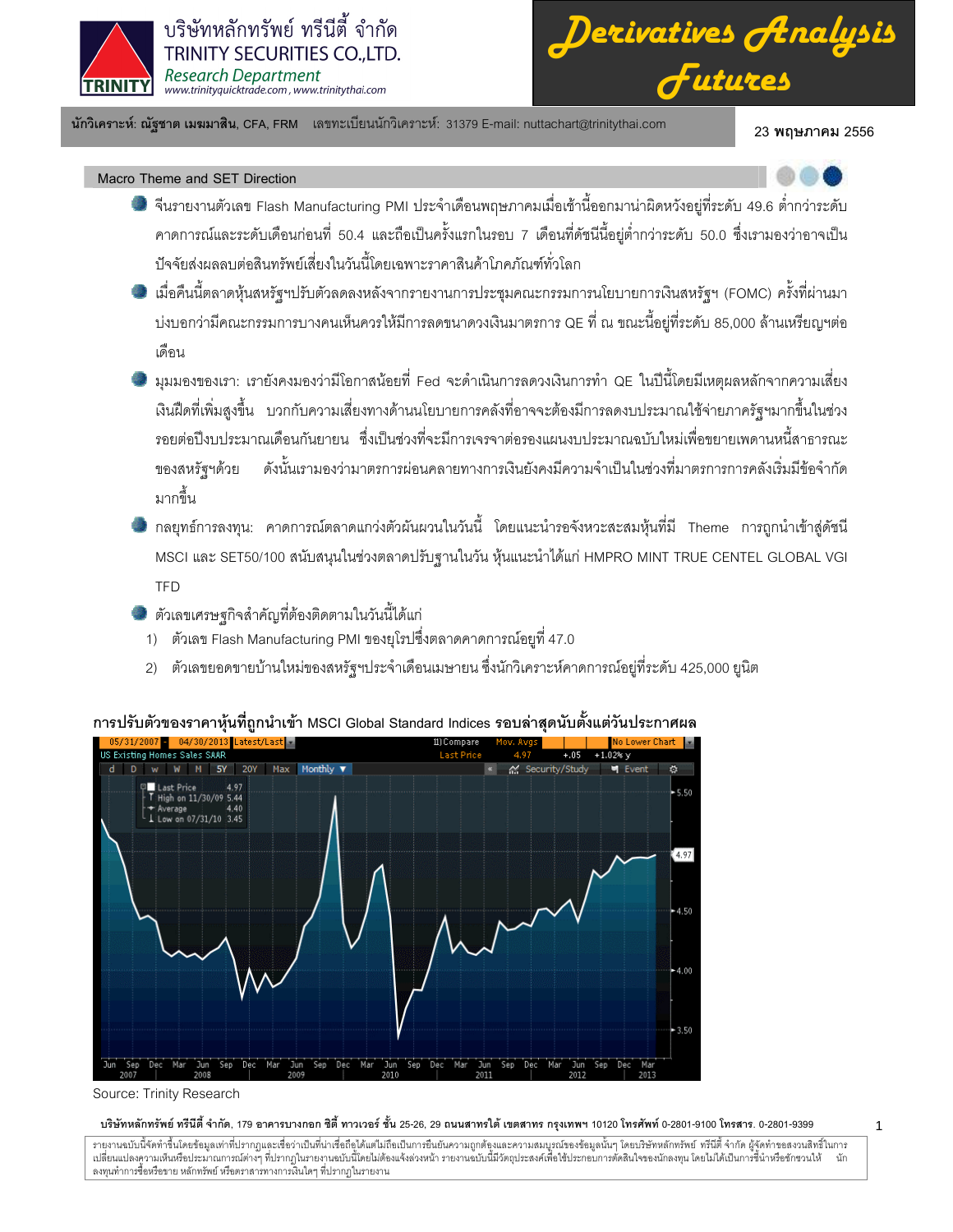



2

# **Trading Range in today**

|                            | <b>Support</b> | <b>Resistance</b> | สอบทานโดย                     |
|----------------------------|----------------|-------------------|-------------------------------|
| S50M13                     | 1,080-1,074    | 1,089-1,095       | ชาญชัย กงทองลักษณ์            |
| ทองคำแท่ง                  | 1,345-1,335    | 1,380-1,390       | เลขทะเบียนนักวิเคราะห์: 27648 |
| GFM <sub>13</sub>          | 19,350-19,150  | 19,850-20,050     | กมลชัย พลอินทวงษ์             |
| SVM <sub>13</sub>          | 670-660        | 680-690           | เลขทะเบียนนักวิเคราะห์: 18239 |
| BRM <sub>13</sub>          | 3,060-3,040    | 3,100-3,120       |                               |
| ค่าเงินบาท                 | 29.80-29.75    | 29.92-29.97       |                               |
| ค่าเงินเหรียญสหรัฐฯ (DXYO) | 84.0-83.7      | 84.5-84.8         |                               |
|                            |                |                   |                               |

#### สรุปตลาด SET50 Index Futures

|        |         | <b>Price</b> |         |              | <b>Settlement Price</b> | <b>Volume</b> | <b>Open</b><br><b>Interest</b> |        |
|--------|---------|--------------|---------|--------------|-------------------------|---------------|--------------------------------|--------|
|        | Open    | <b>High</b>  | Low     | <b>Prior</b> | Last                    | <b>Change</b> |                                |        |
| S50K13 | 1.088.0 | 1.095.0      | 1.080.4 | 1.088.6      | 1.081.8                 | $-7.1$        | 301                            | 203    |
| S50M13 | 1.093.5 | 1.099.5      | 1.083.0 | 1.093.1      | 1.084.6                 | $-8.7$        | 22.478                         | 35,967 |
| S50N13 | 1.095.0 | 1.095.0      | 1.095.0 | 1.088.5      | 1,095.0                 | 6.5           |                                |        |
| S50U13 | 1.088.3 | 1.095.5      | 1.081.5 | 1.089.8      | 1.082.0                 | $-7.7$        | 1.102                          | 3.319  |
| S50Z13 | 1.089.0 | 1.094.2      | 1.082.0 | 1.089.0      | 1.082.0                 | $-7.0$        | 92                             | 555    |
| S50H14 | 1.094.8 | 1.094.8      | 1.080.0 | 1.090.0      | 1.080.0                 | $-10.0$       | 3                              | 68     |

#### สรุปตลาด Currency Futures

|                    |             | <b>Price</b> |            |              | <b>Settlement Price</b> |               | <b>Volume</b> | <b>Open</b><br><b>Interest</b> |
|--------------------|-------------|--------------|------------|--------------|-------------------------|---------------|---------------|--------------------------------|
|                    | <b>Open</b> | <b>High</b>  | <b>Low</b> | <b>Prior</b> | Last                    | <b>Change</b> |               |                                |
| USDK <sub>13</sub> | 29.8        | 29.8         | 29.8       | 29.8         | 29.8                    | 0.03          | 225           | 954                            |
| USDM13             | 29.8        | 29.9         | 29.8       | 29.9         | 29.9                    | 0.05          | 156           | 9.199                          |
| USDN <sub>13</sub> | ۰           | ۰            | -          | 29.9         | -                       | 0.02          | 0             | 158                            |
| USDU <sub>13</sub> | 30.0        | 30.0         | 30.0       | 30.0         | 30.0                    | 0.04          | 5             | 3.107                          |

## ี่สรุปยอดชื้อขายสุทธิ Futures ตามประเภทนักลงทุน (สัญญา)

|                             |       | <b>Foreign</b> |            |       | Institution |            | Local  |              |            |  |
|-----------------------------|-------|----------------|------------|-------|-------------|------------|--------|--------------|------------|--|
|                             | Long  | <b>Short</b>   | <b>Net</b> | Long  | Short       | <b>Net</b> | Long   | <b>Short</b> | <b>Net</b> |  |
| <b>SET50 Index Futures</b>  | 2,580 | 3.131          | $-551$     | 7.958 | 7,539       | 419        | 13.439 | 13.307       | 132        |  |
| <b>Energy Futures</b>       | 38    | 111            | $-73$      |       |             |            | 214    | 141          | 73         |  |
| <b>Metal Futures</b>        | 637   | 1.031          | $-394$     | 5.824 | 5.392       | 432        | 3.880  | 3.918        | $-38$      |  |
| <b>Single Stock Futures</b> | 1.770 | 922            | 848        | 8.832 | 40.340      | $-31.508$  | 54.999 | 24.339       | 30,660     |  |
| <b>Currency Futures</b>     | 94    | 0              | 94         |       |             | 0          | 292    | 386          | $-94$      |  |

|                    | สรุปตลาด Futures Gold & Silver & Oil Futures |              |              |              |                         |               |                                |  |  |  |  |  |  |
|--------------------|----------------------------------------------|--------------|--------------|--------------|-------------------------|---------------|--------------------------------|--|--|--|--|--|--|
|                    |                                              | <b>Price</b> |              |              | <b>Settlement Price</b> | <b>Volume</b> | <b>Open</b><br><b>Interest</b> |  |  |  |  |  |  |
|                    | <b>High</b>                                  | Low          | <b>Close</b> | <b>Prior</b> | Change                  |               |                                |  |  |  |  |  |  |
| <b>Future Bt50</b> |                                              |              |              |              |                         |               |                                |  |  |  |  |  |  |
| GFM <sub>13</sub>  | 19.700                                       | 19.340       | 19,650       | 19,620       | 30                      | 2,083         | 3,170                          |  |  |  |  |  |  |
| GFQ13              | 19.780                                       | 19,420       | 19.720       | 19,680       | 30                      | 318           | 2,271                          |  |  |  |  |  |  |
| GFV <sub>13</sub>  | 19.830                                       | 19,500       | 19.800       | 19.760       | 40                      | 271           | 842                            |  |  |  |  |  |  |
| <b>Future Bt10</b> |                                              |              |              |              |                         |               |                                |  |  |  |  |  |  |
| GF10M13            | 19.710                                       | 19.340       | 19.630       | 19,620       | 30                      | 6,045         | 5,674                          |  |  |  |  |  |  |
| GF10Q13            | 19.780                                       | 19.420       | 19.710       | 19.680       | 30                      | 1.251         | 3,558                          |  |  |  |  |  |  |
| GF10V13            | 19,850                                       | 19,500       | 19,800       | 19,770       | 30                      | 373           | 1,535                          |  |  |  |  |  |  |
| SVM <sub>13</sub>  |                                              |              |              | 677          | ٠                       | $\Omega$      | 20                             |  |  |  |  |  |  |
| SVQ <sub>13</sub>  | $\blacksquare$                               |              | ۰            | 685          | ٠                       | 0             | 5                              |  |  |  |  |  |  |
| <b>SVV13</b>       |                                              |              |              | 711          |                         | 0             | 0                              |  |  |  |  |  |  |

บริษัทหลักทรัพย์ ทรีนีตี้ จำกัด, 179 อาคารบางกอก ซิตี้ ทาวเวอร์ ชั้น 25-26, 29 ถนนสาทรได้ เขตสาร กรุงเทพฯ 10120 โทรศัพท์ 0-2801-9399 คำสาร. 0-2801-9399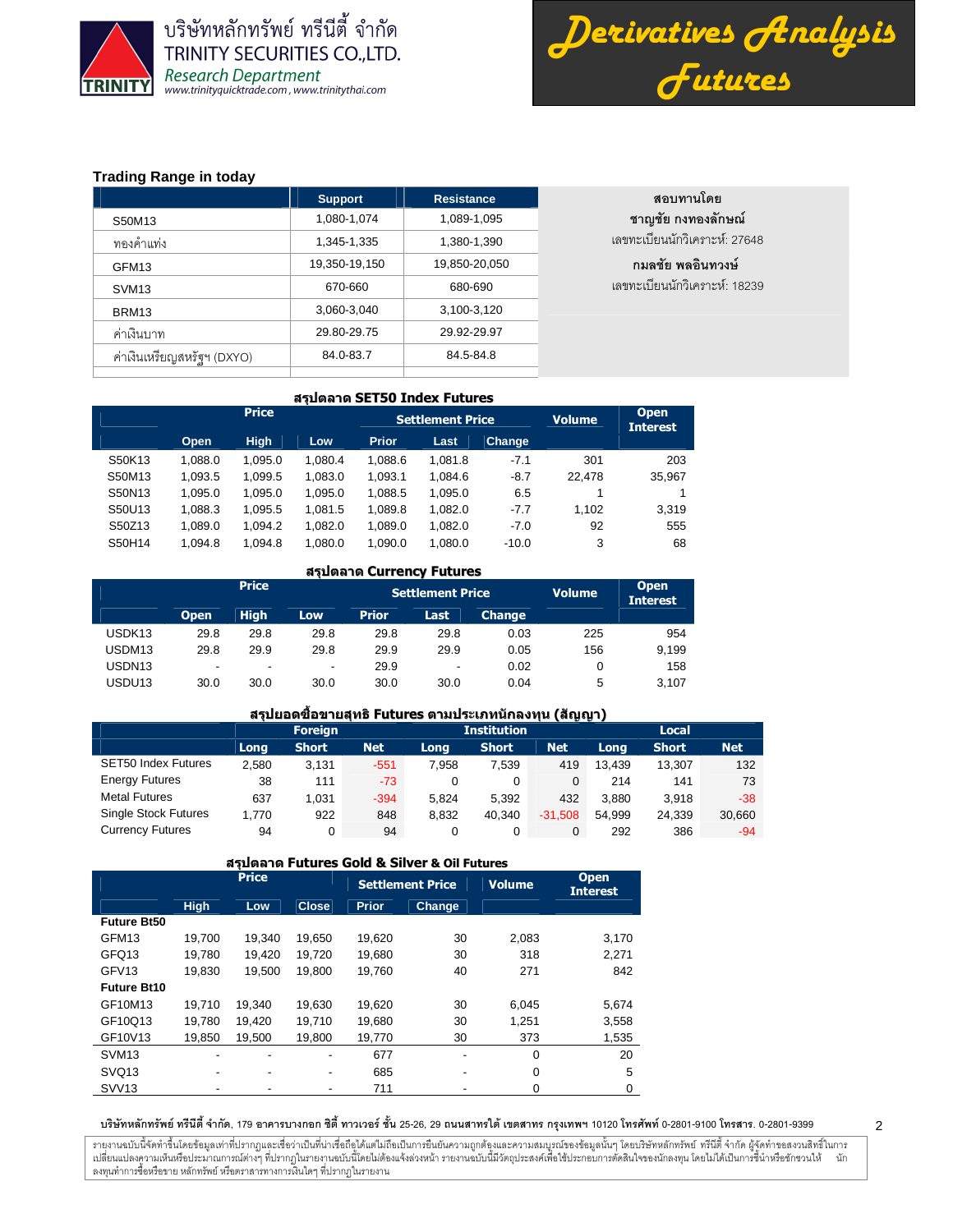



| <b>Brent Crude Oil Futures</b> |                          |                          |                          |       |     |     |     |  |  |  |  |
|--------------------------------|--------------------------|--------------------------|--------------------------|-------|-----|-----|-----|--|--|--|--|
| BRM <sub>13</sub>              | 3.122                    | 3.075                    | 3.077                    | 3.111 | -35 | 208 | 311 |  |  |  |  |
| BRN <sub>13</sub>              | 3.126                    | 3.075                    | 3.076                    | 3.110 | -34 | 44  | 87  |  |  |  |  |
| BRQ13                          | $\overline{\phantom{0}}$ | $\overline{\phantom{a}}$ | $\overline{\phantom{a}}$ | 3.123 | -35 |     |     |  |  |  |  |

| <b>SET50</b> |                   |          |           |                                    |         |        |                |                           |           |                                    |
|--------------|-------------------|----------|-----------|------------------------------------|---------|--------|----------------|---------------------------|-----------|------------------------------------|
|              | <b>Expiration</b> | Days to  | <b>Rf</b> | FV of periodic Current Fair future |         |        | <b>Current</b> | <b>Premium / Discount</b> | premium / | <b>Premium / Discount</b>          |
|              | date              | maturity |           | dividend                           | spot.   | price  | future price   | from fair price (pts)     |           | discount (%) from spot price (pts) |
| S50K13       | 30-May-13         |          | 2.71%     | 2.2                                | 1081.69 | 1080.1 | 1081.5         | 1.4                       |           | $-0.2$                             |
| S50M13       | 27-Jun-13         | 35       | 2.71%     | 6.7                                | 1081.69 | 1077.8 | 1084.4         | 6.6                       | 0.6       | 2.7                                |
| S50U13       | 27-Sep-13         | 127      | 2.71%     | 15.0                               | 1081.69 | 1076.9 | 1082.1         | 5.2                       | 0.5       | 0.4                                |
| S50Z13       | 30-Dec-13         | 221      | 2.71%     | 17.0                               | 1081.69 | 1082.6 | 1082           | $-0.6$                    | $-0.1$    | 0.3                                |

| Gold              |                   |         |                     |       |           |                            |                |                      |              |
|-------------------|-------------------|---------|---------------------|-------|-----------|----------------------------|----------------|----------------------|--------------|
|                   | <b>Expiration</b> | Days to | <b>Current</b>      | Rf.   |           | <b>Current</b> Fair future | <b>Current</b> | Premium / Discount   | premium /    |
|                   | date              |         | maturity spot (USD) |       | <b>FX</b> | price                      | future price   | from fair price (Bt) | discount (%) |
| GFM13             | 27-Jun-13         | 35      | 1.364.1             | 2.74% | 29.913    | 19.446                     | 19.580         | 134                  | 0.7%         |
| GFQ13             | 29-Aug-13         | 98      | 1.364.1             | 2.76% | 29.913    | 19.540                     | 19.670         | 130                  | 0.7%         |
| GFV <sub>13</sub> | 29-Oct-13         | 159     | 1.364.1             | 2.77% | 29.913    | 19.631                     | 19.850         | 219                  | 1.1%         |

| <b>Silver</b>     |                   |         |                                       |       |           |                            |                |                                                                |                           |
|-------------------|-------------------|---------|---------------------------------------|-------|-----------|----------------------------|----------------|----------------------------------------------------------------|---------------------------|
|                   | <b>Expiration</b> | Days to | <b>Current</b><br>maturity spot (USD) | Rf    | <b>FX</b> | <b>Current</b> Fair future | <b>Current</b> | <b>Premium / Discount</b><br>future price from fair price (Bt) | premium /<br>discount (%) |
|                   | date              |         |                                       |       |           | price                      |                |                                                                |                           |
| SVM <sub>13</sub> | 27-Jun-13         | 35      | 22.245                                | 2.74% | 29.913    | 667                        | 675            |                                                                | 1.2%                      |
| SVQ <sub>13</sub> | 29-Aug-13         | 98      | 22.245                                | 2.76% | 29.913    | 670                        | 730            | 60                                                             | 8.9%                      |
| SVV <sub>13</sub> | 29-Oct-13         | 159     | 22.245                                | 2.77% | 29.913    | 673                        | 740            | 67                                                             | 9.9%                      |

| <b>Brent</b>      |                              |    |                     |           |           |                            |                |                           |              |
|-------------------|------------------------------|----|---------------------|-----------|-----------|----------------------------|----------------|---------------------------|--------------|
|                   | Days to<br><b>Expiration</b> |    | <b>Current</b>      | <b>Rf</b> |           | <b>Current</b> Fair future | <b>Current</b> | <b>Premium / Discount</b> | premium /    |
|                   | date                         |    | maturity spot (USD) |           | <b>FX</b> | price                      | future price   | from fair price (Bt)      | discount (%) |
| BRM13             | 14-Jun-13                    | 22 | 102.37              | 2.74%     | 29.913    | 3.067                      | 3.086          | 19                        | 0.6%         |
| BRN <sub>13</sub> | $15 -$ Jul-13                | 53 | 102.37              | 2.74%     | 29.913    | 3.074                      | 3.096          | 22                        | 0.7%         |
| BRQ13             | 15-Aug-13                    | 84 | 102.37              | 2.76%     | 29.913    | 3.082                      |                | $-3.082$                  | $-100.0\%$   |

**USD**

|                    | <b>Expiration</b><br>date |    | Days to<br>maturity Current FX | TH <sub>1</sub> YY | US1YY | <b>Fair future</b><br>price | Current ( | Premium / Discount<br>future price from fair price (Bt) | premium $\Gamma$<br>discount (%) |
|--------------------|---------------------------|----|--------------------------------|--------------------|-------|-----------------------------|-----------|---------------------------------------------------------|----------------------------------|
| USDK <sub>13</sub> | 30-May-13                 |    | 29.913                         | 2.74%              | 0.04% | 29.93                       | 29.24     | $-0.69$                                                 | $-2.3%$                          |
| USDM13             | 30-Jun-13                 | 38 | 29.913                         | 2.74%              | 0.04% | 30.00                       | 29.81     | $-0.19$                                                 | $-0.6%$                          |
| USDM13             | 31-Jul-13                 | 69 | 29.913                         | 2.76%              | 0.07% | 30.07                       | 29.90     | $-0.17$                                                 | $-0.6%$                          |

\* In computing fair future price of oil, gold, and silver we disregard storage cost & convenience yield for simplicity reason

บริษัทหลักทรัพย์ ทรีนีตี้ จำกัด, 179 อาคารบางกอก ซิตี้ ทาวเวอร์ ชั้น 25-26, 29 ถนนสาทรได้ เขตสาร กรุงเทพฯ 10120 โทรศัพท์ 0-2801-9399 คำสาร. 0-2801-9399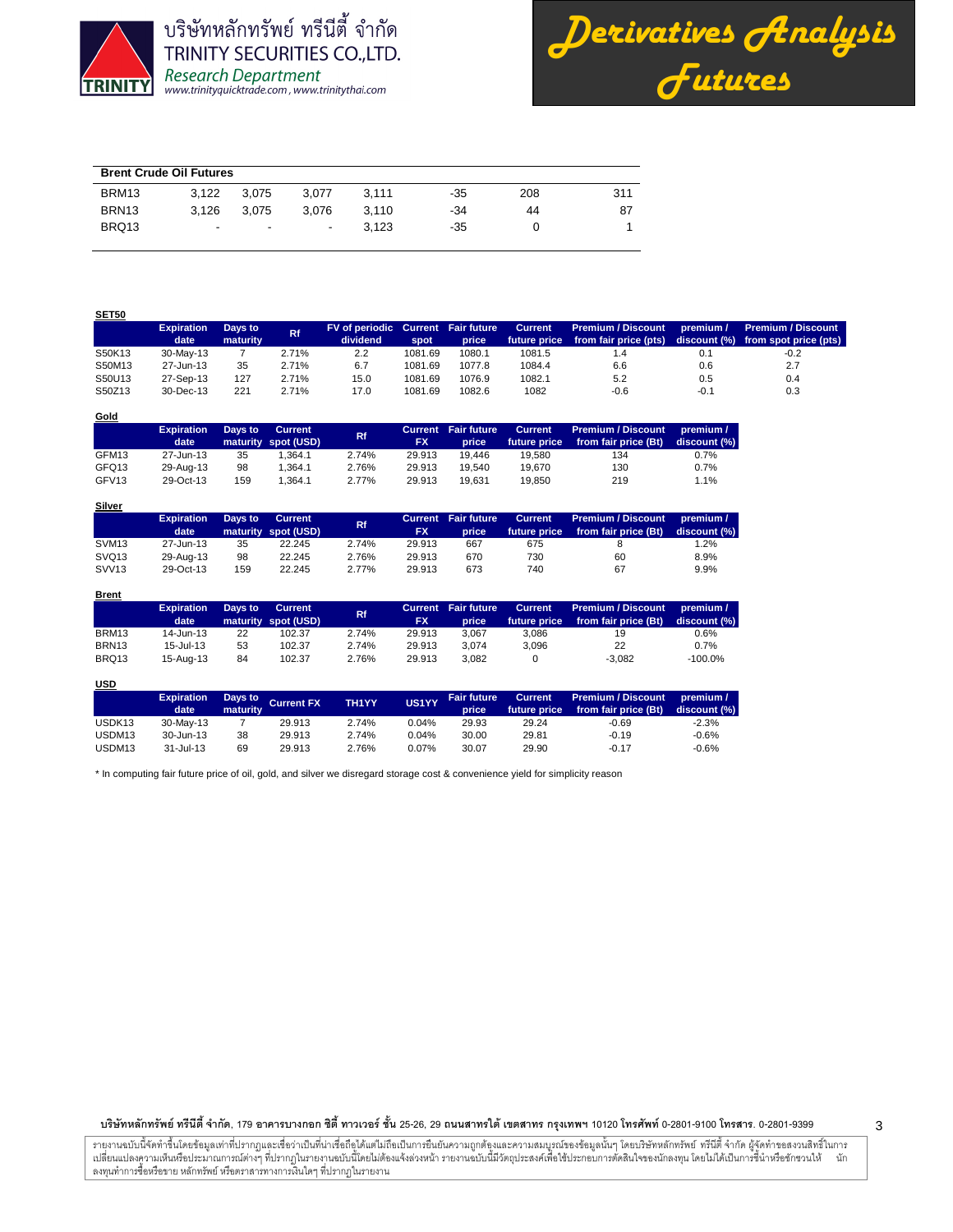



4

#### **Fair gold spot price**

|                |       | Gold spot (USD/oz) |        |        |        |        |        |        |        |        |        |        |  |
|----------------|-------|--------------------|--------|--------|--------|--------|--------|--------|--------|--------|--------|--------|--|
|                |       | 1,317              | 1,327  | 1,337  | 1,347  | 1,357  | 1,367  | 1,377  | 1,387  | 1,397  | 1,407  | 1,417  |  |
|                | 29.66 | 18,575             | 18.011 | 17.588 | 17,306 | 17,165 | 17.165 | 17,306 | 17.588 | 18,011 | 18,575 | 19,280 |  |
|                | 29.71 | 18.450             | 17,889 | 17.469 | 17.189 | 17,049 | 17.049 | 17,189 | 17.469 | 17.889 | 18,450 | 19,150 |  |
|                | 29.76 | 18.356             | 17.798 | 17,380 | 17,102 | 16,962 | 16.962 | 17.102 | 17,380 | 17,798 | 18,356 | 19,052 |  |
|                | 29.81 | 18.293             | 17.738 | 17,321 | 17,043 | 16,905 | 16.905 | 17.043 | 17.321 | 17.738 | 18,293 | 18,987 |  |
|                | 29.86 | 18,262             | 17,707 | 17,291 | 17,014 | 16,876 | 16,876 | 17.014 | 17,291 | 17.707 | 18,262 | 18,955 |  |
| <b>THB/USD</b> | 29.91 | 18.262             | 17.707 | 17.291 | 17.014 | 16.876 | 16.876 | 17.014 | 17.291 | 17.707 | 18,262 | 18,955 |  |
|                | 29.96 | 18,293             | 17,738 | 17,321 | 17,043 | 16,905 | 16,905 | 17,043 | 17,321 | 17,738 | 18,293 | 18,987 |  |
|                | 30.01 | 18.356             | 17.798 | 17,380 | 17,102 | 16,962 | 16,962 | 17,102 | 17,380 | 17.798 | 18.356 | 19,052 |  |
|                | 30.06 | 18.450             | 17,889 | 17.469 | 17,189 | 17,049 | 17.049 | 17.189 | 17.469 | 17,889 | 18,450 | 19,150 |  |
|                | 30.11 | 18.575             | 18.011 | 17.588 | 17,306 | 17,165 | 17.165 | 17,306 | 17,588 | 18,011 | 18,575 | 19,280 |  |
|                | 30.16 | 18.731             | 18,163 | 17,736 | 17,452 | 17,310 | 17,310 | 17,452 | 17,736 | 18,163 | 18,731 | 19,442 |  |
|                |       |                    |        |        |        |        |        |        |        |        |        |        |  |

# **Fair silver spot price**

|                |       | Silver spot (USD/oz) |      |      |      |      |      |      |      |      |      |      |
|----------------|-------|----------------------|------|------|------|------|------|------|------|------|------|------|
|                |       | 19.7                 | 20.2 | 20.7 | 21.2 | 21.7 | 22.2 | 22.7 | 23.2 | 23.7 | 24.2 | 24.7 |
|                | 29.66 | 586                  | 526  | 482  | 452  | 437  | 437  | 452  | 482  | 526  | 586  | 660  |
|                | 29.71 | 587                  | 527  | 483  | 453  | 438  | 438  | 453  | 483  | 527  | 587  | 661  |
|                | 29.76 | 588                  | 528  | 483  | 454  | 439  | 439  | 454  | 483  | 528  | 588  | 662  |
|                | 29.81 | 589                  | 529  | 484  | 454  | 440  | 440  | 454  | 484  | 529  | 589  | 663  |
|                | 29.86 | 590                  | 530  | 485  | 455  | 440  | 440  | 455  | 485  | 530  | 590  | 664  |
| <b>THB/USD</b> | 29.91 | 591                  | 531  | 486  | 456  | 441  | 441  | 456  | 486  | 531  | 591  | 665  |
|                | 29.96 | 592                  | 532  | 487  | 457  | 442  | 442  | 457  | 487  | 532  | 592  | 667  |
|                | 30.01 | 593                  | 533  | 488  | 458  | 443  | 443  | 458  | 488  | 533  | 593  | 668  |
|                | 30.06 | 594                  | 533  | 488  | 458  | 443  | 443  | 458  | 488  | 533  | 594  | 669  |
|                | 30.11 | 595                  | 534  | 489  | 459  | 444  | 444  | 459  | 489  | 534  | 595  | 670  |
|                | 30.16 | 596                  | 535  | 490  | 460  | 445  | 445  | 460  | 490  | 535  | 596  | 671  |

## **Fair Brent spot price**

|                |       | <b>Brent spot (USD/bbl)</b> |       |       |       |       |       |       |       |       |       |       |
|----------------|-------|-----------------------------|-------|-------|-------|-------|-------|-------|-------|-------|-------|-------|
|                |       | 92                          | 94    | 96    | 98    | 100   | 102   | 104   | 106   | 108   | 110   | 112   |
|                | 29.66 | 2,740                       | 2,503 | 2,325 | 2,206 | 2,147 | 2,147 | 2,206 | 2,325 | 2,503 | 2,740 | 3,037 |
|                | 29.71 | 2.745                       | 2,507 | 2,329 | 2,210 | 2,150 | 2,150 | 2,210 | 2,329 | 2,507 | 2,745 | 3,042 |
|                | 29.76 | 2.749                       | 2,511 | 2,333 | 2,213 | 2,154 | 2.154 | 2.213 | 2,333 | 2,511 | 2,749 | 3,047 |
|                | 29.81 | 2.754                       | 2,515 | 2,336 | 2,217 | 2,158 | 2,158 | 2,217 | 2,336 | 2,515 | 2,754 | 3,052 |
|                | 29.86 | 2,758                       | 2,520 | 2,340 | 2,221 | 2,161 | 2,161 | 2,221 | 2,340 | 2,520 | 2,758 | 3,057 |
| <b>THB/USD</b> | 29.91 | 2,763                       | 2.524 | 2.344 | 2.225 | 2.165 | 2.165 | 2.225 | 2.344 | 2.524 | 2,763 | 3,062 |
|                | 29.96 | 2,768                       | 2,528 | 2,348 | 2,228 | 2,168 | 2,168 | 2,228 | 2,348 | 2,528 | 2,768 | 3,067 |
|                | 30.01 | 2,772                       | 2,532 | 2,352 | 2,232 | 2,172 | 2,172 | 2,232 | 2,352 | 2,532 | 2,772 | 3,072 |
|                | 30.06 | 2.777                       | 2,536 | 2,356 | 2,236 | 2,176 | 2.176 | 2,236 | 2,356 | 2,536 | 2,777 | 3,078 |
|                | 30.11 | 2.782                       | 2,541 | 2,360 | 2,240 | 2,179 | 2,179 | 2,240 | 2,360 | 2,541 | 2,782 | 3,083 |
|                | 30.16 | 2,786                       | 2,545 | 2,364 | 2,243 | 2,183 | 2,183 | 2,243 | 2,364 | 2,545 | 2,786 | 3,088 |
|                |       |                             |       |       |       |       |       |       |       |       |       |       |

บริษัทหลักทรัพย์ ทรีนีตี้ จำกัด, 179 อาคารบางกอก ซิตี้ ทาวเวอร์ ชั้น 25-26, 29 ถนนสาทรได้ เขตสาร กรุงเทพฯ 10120 โทรศัพท์ 0-2801-9399 คำสาร. 0-2801-9399